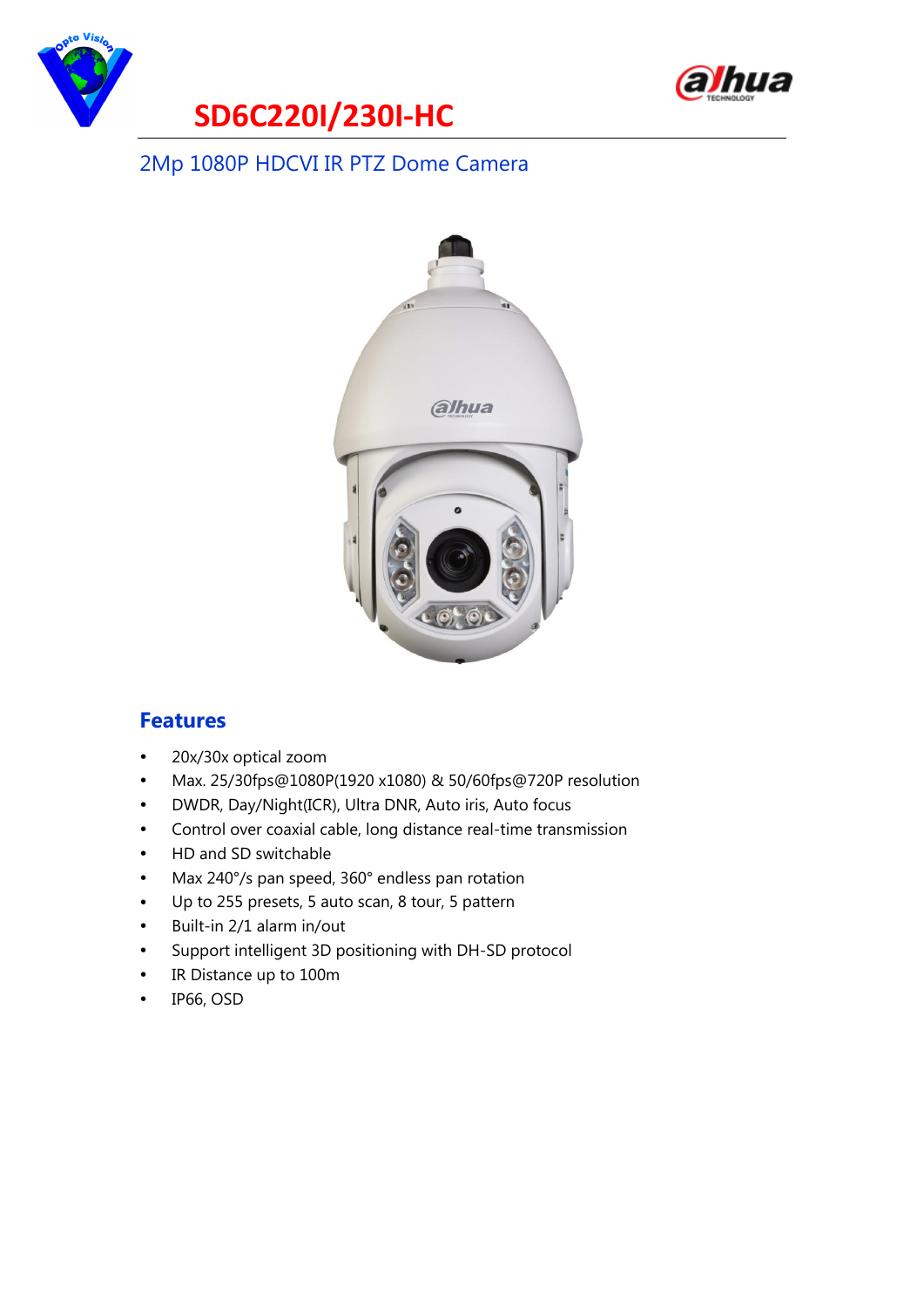

# **SD6C220I/230I-HC**

## **Technical Specifications**

| <b>Model</b>                    | DH-SD6C220I/230I-HC                                                |
|---------------------------------|--------------------------------------------------------------------|
| <b>Camera</b>                   |                                                                    |
| Image Sensor                    | 1/3" Exmor CMOS                                                    |
| <b>Effective Pixels</b>         | 1920(H) x 1080(V)                                                  |
| Scanning System                 | Progressive                                                        |
| <b>Electronic Shutter Speed</b> | $1/1 \sim 1/30,000s$                                               |
| Min. Illumination               | Color: 0.05Lux@F1.4; B/W: 0.005Lux@F1.4; 0Lux (IR on)              |
| S/N Ratio                       | More than 50dB                                                     |
| Resolution                      | 25/30fps@1080p, 25/30/50/60fps@720P                                |
| Video Output                    | 1-channel BNC HDCVI high definition video output/ CVBS standard    |
|                                 | definition video output (Can switch)                               |
| <b>Camera Features</b>          |                                                                    |
| Day/Night                       | Auto(ICR) / Color / B/W                                            |
| <b>Backlight Compensation</b>   | BLC / HLC / DWDR (Digital WDR)                                     |
| White Balance                   | Auto, ATW, Indoor, Outdoor, Manual                                 |
| Gain Control                    | Auto / Manual                                                      |
| Noise Reduction                 | 2D/3D                                                              |
| Privacy Masking                 | Up to 24 areas                                                     |
| Digital Zoom                    | 16x                                                                |
| Lens                            |                                                                    |
| Focal Length                    | 220I: 4.7mm~94mm(20x Optical zoom), 230I: 4.7mm-129mm (30x)        |
| Max Aperture                    | $F1.4 \sim F2.6$                                                   |
| <b>Focus Control</b>            | Auto / Manual                                                      |
| Angle of View                   | H: $54.1^{\circ} \sim 3.2^{\circ}$                                 |
| Close Focus Distance            | 100mm~ 1000mm                                                      |
| <b>PTZ</b>                      |                                                                    |
| Pan/Tilt Range                  | Pan: 0° ~ 360° endless; Tilt: -15° ~ 90°, auto flip 180°           |
| Manual Control Speed            | Pan: 0.1° ~160° /s; Tilt: 0.1° ~120° /s                            |
| Preset Speed                    | Pan: 240° /s; Tilt: 200° /s                                        |
| Preset                          | 80(DH-SD), 255(Pelco-P/D)                                          |
| PTZ Mode                        | 5 Pattern, 8 Tour, Auto Pan, Auto Scan                             |
| Speed Setup                     | Human-oriented focal length/ speed adaptation                      |
| Power up Action                 | Auto restore to previous PTZ and lens status after power failure   |
| <b>Idle Motion</b>              | Activate Preset/ Scan/ Tour/ Pattern if there is no command in the |
|                                 | specified period                                                   |
| Protocol                        | DH-SD, Pelco-P/D (Auto recognition)                                |
| IR Distance                     | 100m (2 near IR LED+ 4 far IR LED)                                 |
| <b>Audio</b>                    |                                                                    |
| Interface                       | 1 channel In                                                       |
| <b>Auxiliary Interface</b>      |                                                                    |